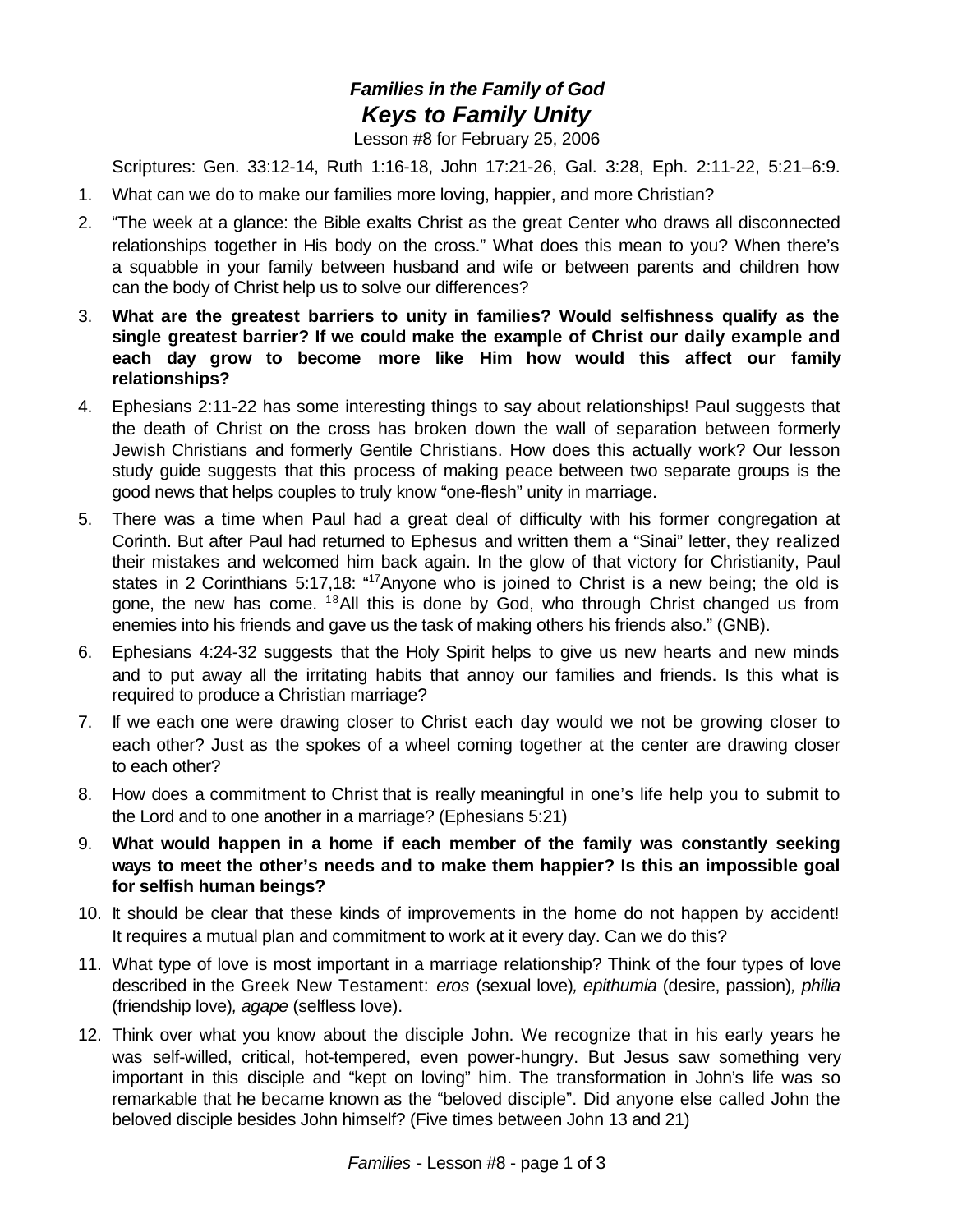- 13. Read 1 Corinthians 13:4-8. Does this passage describe you and your family at home?
- 14. "However carefully and wisely marriage may have been entered into, few couples are completely united when the [360] marriage ceremony is performed. The real union of the two in wedlock is the work of the after years." Ellen G. White, *The Ministry of Healing*, pages 359, 360 (1905); AH 105.2; 1MCP 153.1.
- 15. The *Teacher's Bible Study Guide* mentions six ways in which we can work on the unity in marriage:
	- a. build on the right foundation.
	- b. never allow anyone or anything to create a barrier between family members or even between husband and wife.
	- c. try to learn to love others within your family in ways that are most meaningful to them. This is the best way to meet their needs.
	- d. practice the fruits of the Spirit (Galatians 5: 22, 23) on each other every day.
	- e. maintain a true spiritual relationship with God through Bible study and prayer. This needs to be done individually and as a family.
	- f. exercise grace toward each other.

Do these six ways describe your family? Why? Or why not?

- 16. Marriage counseling has become quite a science. Ellen White suggests that it could be a lot easier: "Conversation has been protracted for hours between the parties concerned, and not only has their time been wasted, but the servants of God are held to listen to them, when the hearts of both parties are unsubdued by grace. **If pride and selfishness were laid aside, five minutes would remove most difficulties.** Hours have been spent in justifying self, which has grieved angels, and displeased God. I saw that God will not wait and bow down and listen to long justifications, and he did not want his servants to do so, and precious time be wasted, that should be spent in showing transgressors the error of their ways, and pulling souls out of the fire." Ellen G. White, *ExV54* 39.4*; Early Writings*, 119
- 17. What do you think happened to human nature when sin entered our world? Why do you think Satan has been so successful at implanting selfishness in our lives? How quickly did Adam and Eve deteriorate from being completely loving to being dominated by selfishness? How can we reverse this trend?
- 18. How many people would recognize that loving people are happier than selfish people? If our goal is to be happy why is it so difficult to be loving?
- 19. What would happen if each member of the family tried to think of some loving, kind deed they could do for another member in the family every day?
- 20. **Unfortunately, many young people enter into marriage primarily looking for what they can get out of it instead of what they can put into it! Isn't this a basic characteristic of selfish human beings?**
- 21. Respect must be earned. Even in a close relationship like marriage. Submission can never be commanded although some have tried! What is the best way for husbands and wives to earn the respect of their spouses?
- 22. If you were to rate your family on the unity scale with one being least and 10 being most what number would you give yourselves?
- 23. What do you think Paul had in mind when he said submit to one another? (Ephesians 5:21). Read Ephesians 5:21-6:9. Three very important and very common relationships are described in these verses. Why do you think Paul always spoke to the "weaker" member of the pair in each relationship before speaking to the one who is usually more dominant? What do these